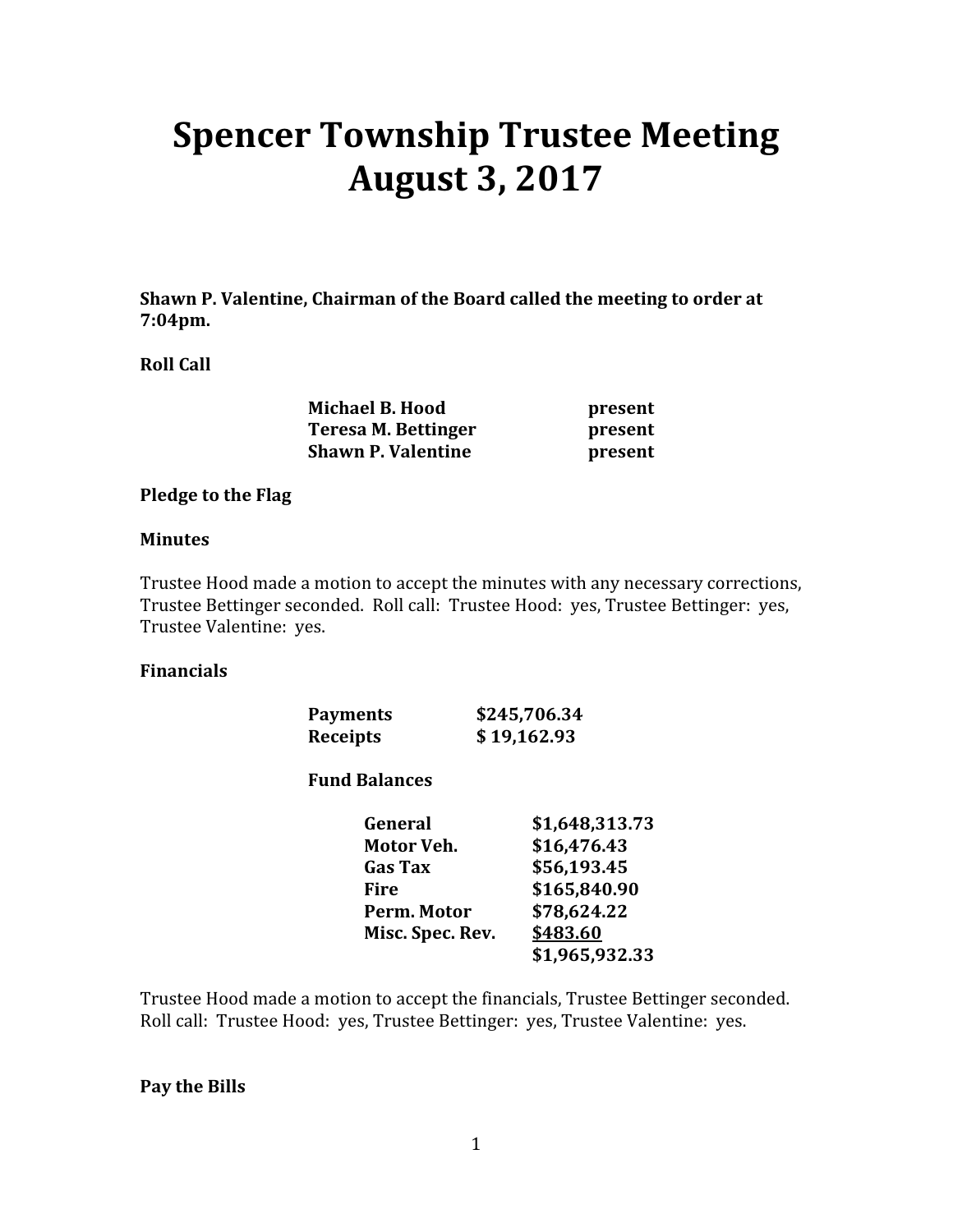Trustee Hood made a motion to pay the bills for the month, Trustee Bettinger seconded. Roll call: Trustee Hood: yes, Trustee Bettinger: yes, Trustee Valentine: yes.

## Zoning Report

Zoning Inspector, Eric Gay, submitted a report to the Board. It is attached to the permanent minutes.

A Zoning Commission meeting was held during the month to acquaint the Board to the new Zoning Inspector.

The Board approved payment to Mike Varanese for reimbursement from his insurance company for proper clean up after a fire. The check was \$6500.

Mr. Gay has to resolve an issue with a permit that was issued in error.

Trustee Valentine spoke on a meeting that Trustee Hood, Dean Croskey and Jim Bryan held with Mike Varanese in regards to moving a trailer in the Township that was against zoning rules. Trustee Valentine stated Mr. Varanese was given misleading information.

Trustee Valentine said he feels a carrot was dangled in front of Mr. Varanese's face and he will not tolerate liars (he was referring to Mr. Dean Croskey). Trustee Valentine feels Mr. Croskey needs to be reprimanded.

Trustee Hood said he was concerned about the misleading of Mr. Varanese trailer moving. He feels a letter needs to be sent to Mr. Varanese and some type of discipline needs to occur to Mr. Croskey.

Trustee Hood stated he was not in the office when promises were made to Mr. Varanese.

As a correction to these minutes, in the September 7, 2017 meeting Trustee Hood admitted he was in the office during this entire discussion with Mr. Varanese.

BZA Report

No meeting

Road Report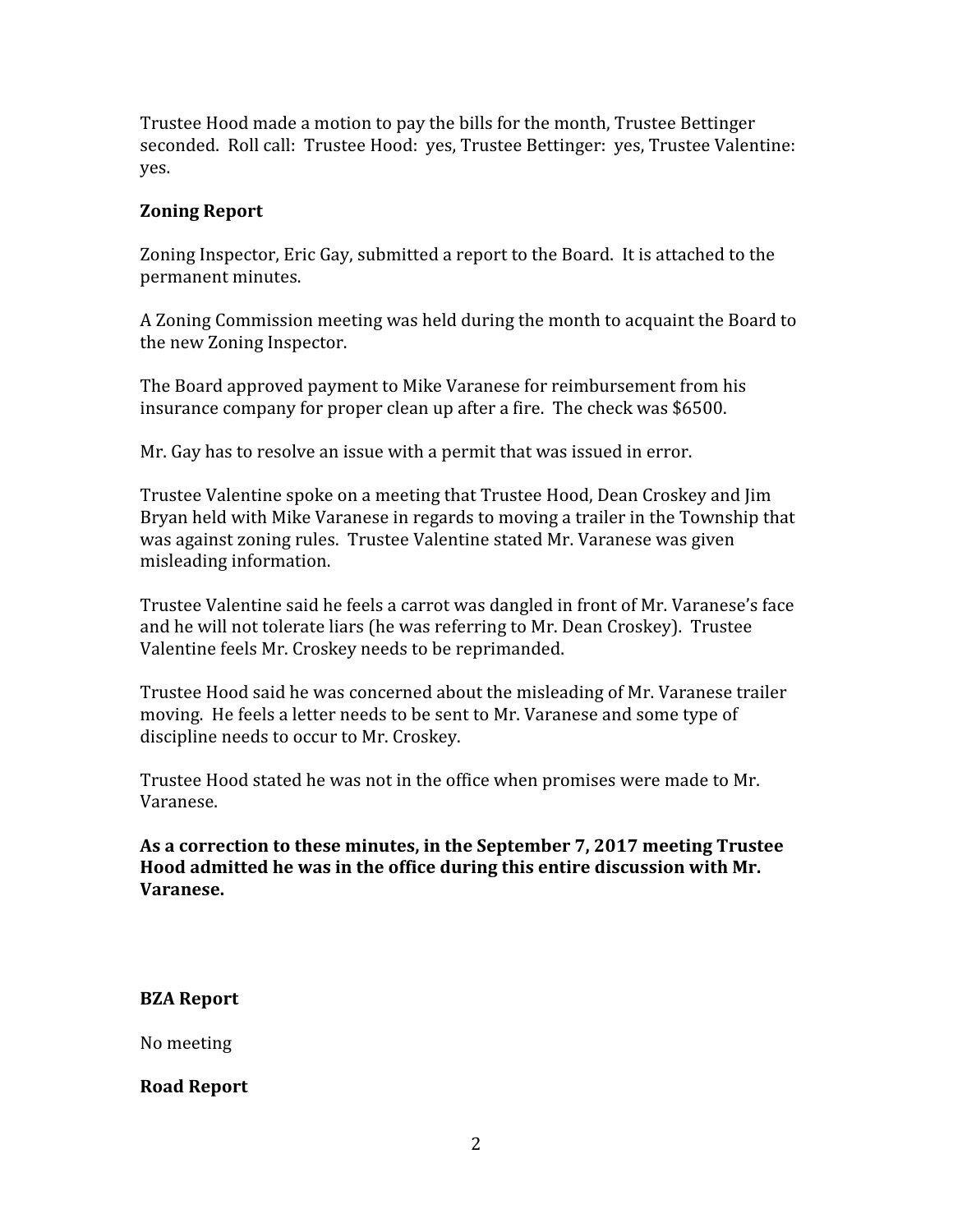Road Superintendent, Dean Croskey presented a report to the Board.

An inspection report of semi-public sewage treatment system was received by the Lucas County Health Department. Risers under the mulch bed are not accessible.

The paving project on Bemis Lane and Oak Grove Estates is almost complete.

## **Fire**

Chief Cousino emailed a report of the fire and ems runs to the Board; it will be attached to the permanent minutes.

# JEDZ

No meeting

## Correspondence

-The Office of the Fiscal Officer has received a new computer per the contract with the Auditor of State. She is requesting to decommission the old computer and donate it to a needy cause or person in need. The matter was tabled. The Fiscal Officer will provide serial numbers

-Swanton Township invited the Board to their Township meeting on August 8, 2017. Jim Gee from TARTA will be in attendance.

-The Township received the quarterly newsletter from the Holland, Springfield, Spencer Historical Society.

-Correspondence from the Lucas County Township Association was shared with the Board.

-Timetable for Program years 2018/2019 projects was received from the Lucas County Engineer's Office. It contained the timetable for the new project funding applications.

-The County Engineer's Office sent out information on the protocol when reporting hazards on County roadways.

# Old Business

Trustee Valentine brought up a purchasing a security system and getting the locks changed.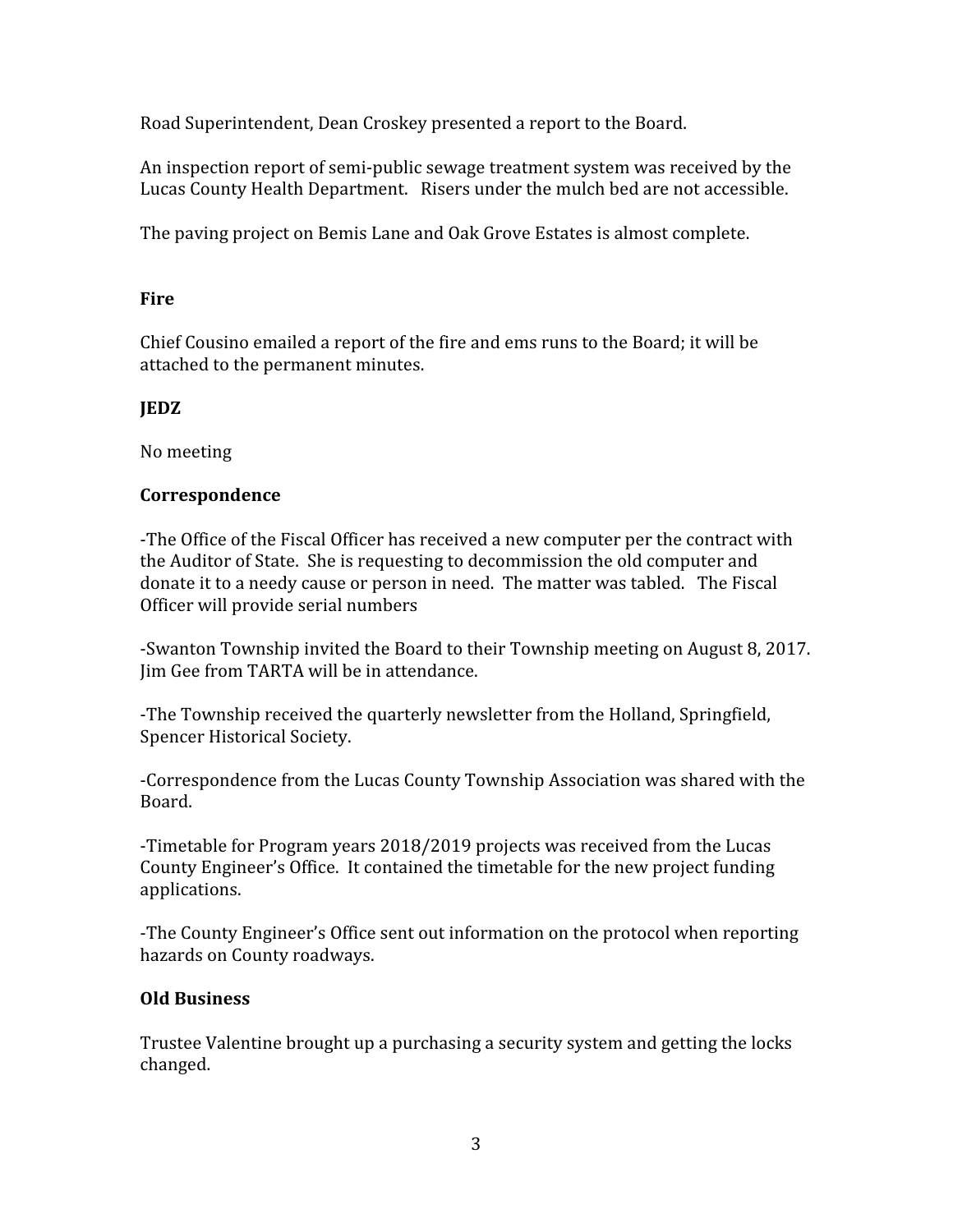Mr. Ruhl, Township resident and member of JEDZ Board informed the Board of an available alarm system. Mr. Ruhl had two estimates ranging from \$900-\$1800. Trustee Bettinger made a motion to appropriate \$1800 for the alarm system, Trustee Hood seconded. Roll call: Trustee Hood: yes, Trustee Bettinger: yes, Trustee Valentine: yes.

## New Business

Ms. McAdams suggested the Township hire an individual to attend Township Zoning meetings and perform secretarial duties for both Zoning Boards and the JEDZ Board and help with filing.

There was discussion on the number of hours and if the individual would be paid by the hour or per meeting. The Board further discussed putting an ad in the newspaper. The person would make \$16/hour.

The position will be called a records clerk.

Trustee Valentine explained the new mower cut the mow time in half for the most part. He would like to figure out how much time tasks take to hold employees more accountable. Trustee Hood asked the other Trustees to work on coming up with a timetable on tasks in the road department.

Trustee Hood suggested a time study. Trustee Bettinger stated the trash needs to be picked up prior to mowing.

Trustee Bettinger brought up unlimited pickup for September.

# Open to the Public

Mike Varanese, resident, asked what is he supposed to do since the Township told him he could not move the doublewide trailer he purchased off of property on Crissey Road. Mr. Varanese said the Zoning Inspector, Jim Bryan, told him he could move the trailer once he cleaned up his property that had a trailer that burned down. Now he is out of the money.

Trustee Valentine apologized and explained Mr. Bryan has been terminated and Mr. Croskey will be held accountable.

Trustee Bettinger explained she has emails from herself and the Asst. Prosecutor John Borrel that he is not allowed to move the manufactured home within the Township.

Trustee Valentine stated the Township cannot repay Mr. Varanese for the money he is out of. Mr. Varanese stated he was told to go through the Zoning Inspector and he did.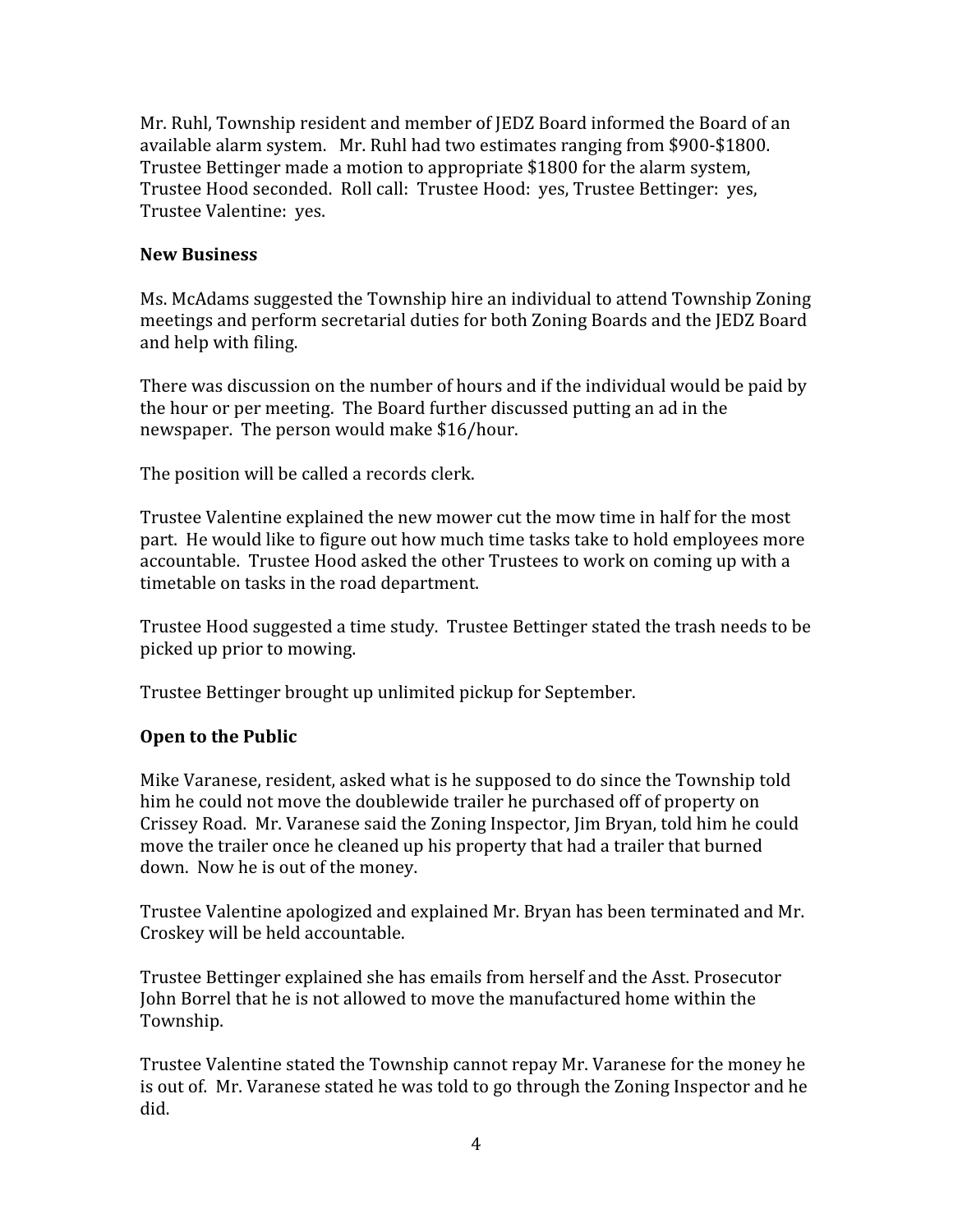Mr. Varanese said he is out of \$6,500 on the purchase of the trailer.

Trustee Valentine told Mr. Varanese to research his legal options.

Trustee Valentine said Mr. Croskey was informed he should not have had anything to do with Zoning. He also said Trustee Hood being present in the meeting gave validity to Mr. Bryan's decision. Trustee Hood stated he did not engage in the conversation. As a correction Trustee Hood admitted he was in the room during this conversation.

Trustee Valentine asked that all Board members follow Zoning Laws going forward.

Trustee Valentine stated there is misinformation in the Township regarding the Fire Department. He explained the savings and the benefits of partnering with Springfield Township Fire Department. He also mentioned the reduction of taxes.

He asked the Board to ok a letter being sent on behalf of the Board to residents explaining what services Spencer Township offers.

Trustee Bettinger made a motion to send the letter, Trustee Valentine seconded. Roll call: Trustee Hood: abstain, Trustee Bettinger: yes, Trustee Valentine: yes.

-Adam Thomas, resident, explained people know they can call 911 if there is an emergency. Trustee Valentine said he feels the Community needs clarity.

-Kate Roth, said it should be placed on the Township website.

-Mr. Ruhl suggested the letter be more of a newsletter.

-Mr. Palawczyk mentioned the new jail they are proposing in Toledo.

Trustee Bettinger made a motion to adjourn, Trustee Hood seconded. Roll call: Trustee Hood: yes, Trustee Bettinger: yes, Trustee Valentine: yes.



Dawn E. McDonald Fiscal Officer

Shawn P. Valentine Chairman of the Board of Trustees

X